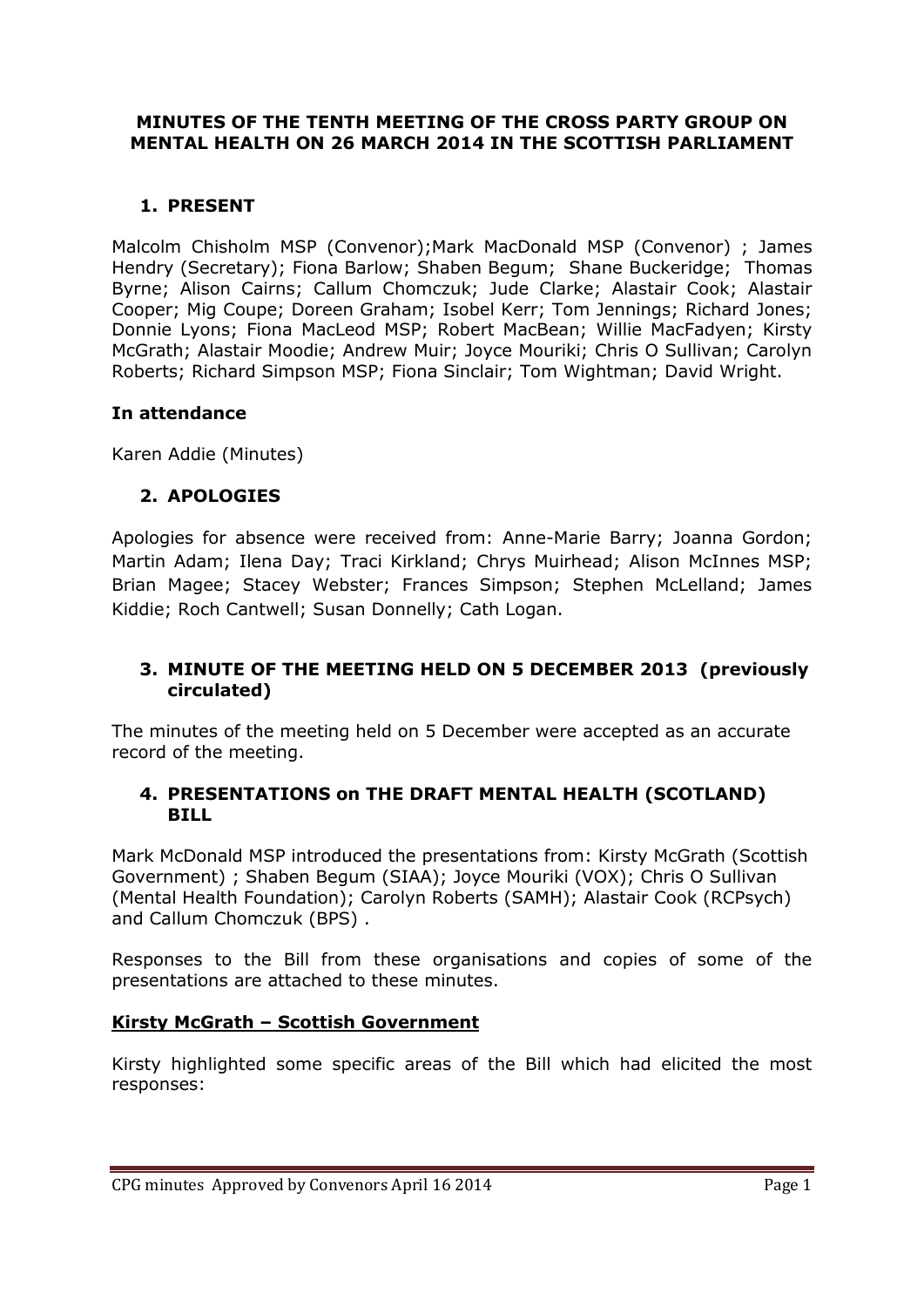2 medical reports for a CTO – the draft Bill suggests that in future one medical report may be sufficient for a CTO but a GP could still offer to do a second report. If it is not possible to get a GP then the patient can still instruct an independent medical report.

Advance statements- a duty will be placed upon a Health Board to record advance statements and the MWC will be asked to keep a central register of statements if this part of the Bill is passed.

On named persons, there is some concern that currently their role is not well understood and is more complex than just being the patient's representative. It can be difficult if the named person is a close relative and the relationship with the patient deteriorates. In future it is hoped the named person will have to agree and understand what the role involves. The Tribunal will retain the right to appoint a named person and this has proved to be controversial.

Victim Notification scheme – there are plans to extend this to victims of mentally disordered offenders. The Government consulted on this previously and most respondents were in favour of it. The MWC have real concerns about this and have been in discussion with the Bill team about it.

Kirsty went on to confirm that the Government will look carefully at these areas of the Bill and listen to all of the respondents' concerns.

#### **Donnie Lyons – Mental Welfare Commission**

Donnie stated that the MWC had suggested a lot of amendments to the Bill. They feel strongly that CTOs cannot be granted on the basis of one medical report and that GPs are not an adequate safeguard, the second report must be from a psychiatrist who is independent of the process. There are problems with conflicts of interest.

The MWC broadly agrees with the proposed changes to advance statements and if they are keeping a register of statements in the future they would be extremely careful of who they share them with.

The MWC has some concerns about named persons, particularly in relation to the Tribunal.

They also have real difficulty with the victim notification scheme. For very serious offences involving restricted patients, they have no issue but can see scenarios where people with mental health problems have committed relatively minor offences that might not even result in a custodial sentence and yet be subject to victims having information about them. Donnie was certain this is an equality and rights issue and is causing anxiety to patients and carers. This view was shared by other stakeholders present at the meeting who thought it may increase stigma and discrimination.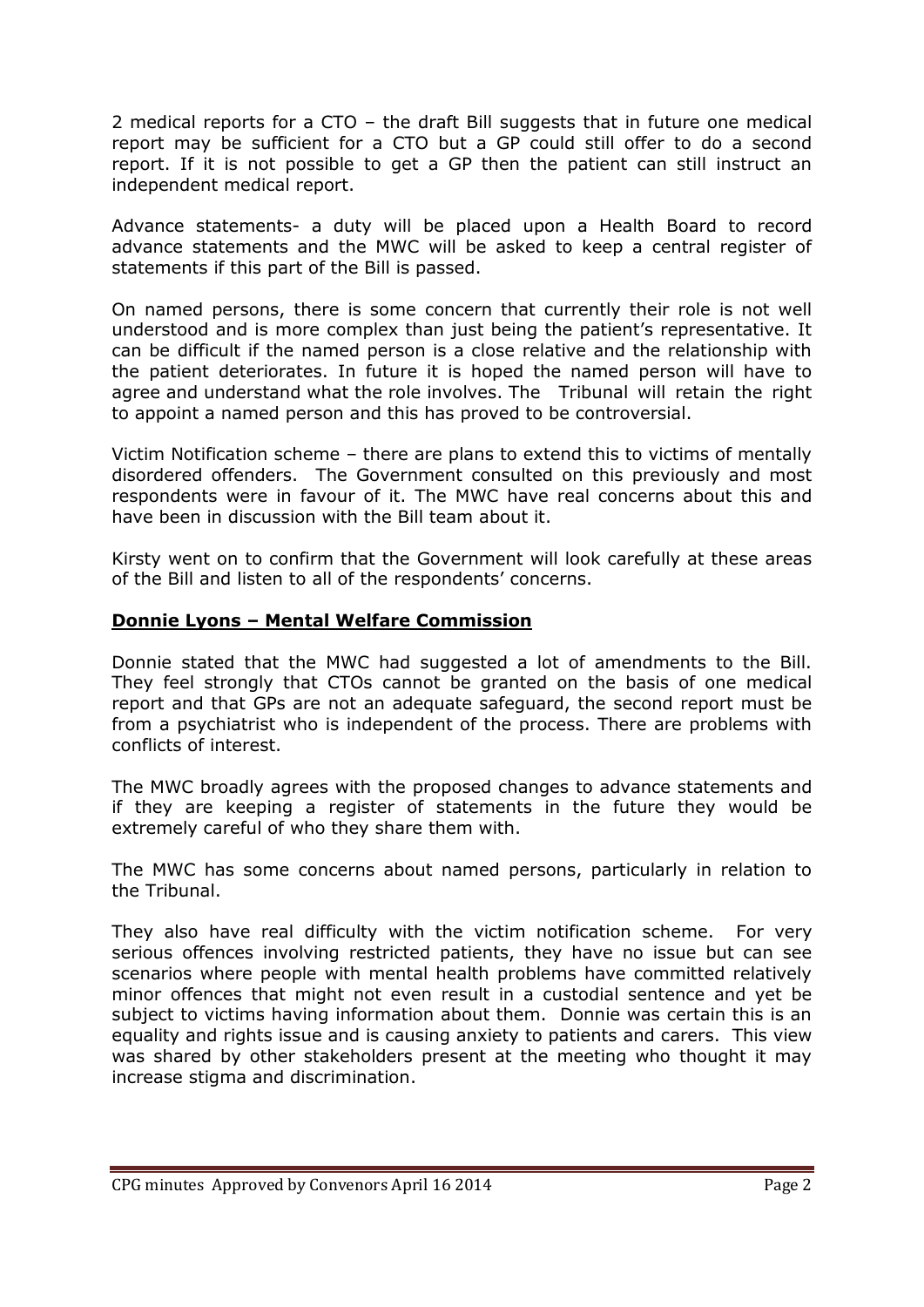The MWC responded to Question 11 on Cross Border transfers by stating their concern that a patient transferred from, for example, England to Scotland may lose a right of appeal to the Tribunal because the Act specifies that no appeal can be made within three months of the order being granted. Cross border regulations should be amended to allow this.

The regulations in respect of removing someone from Scotland give a right of appeal to the patient but not the named person. This is an anomaly as the named person can appeal a decision to transfer the patient between hospitals in Scotland.

The MWC raised an additional problem regarding Responsible Medical Officers (RMOs) employed by independent hospitals. Currently they could not make a recommendation for someone to be detained; however, they can rule the detention can continue. If the detention order is to be continued the MWC are clear it should be done by an Approved Medical Practitioner (AMP) not employed by the independent hospital.

## **Joyce Mouriki – Voices of Experience**

Joyce expressed disappointment in what has changed since the legislation first came in. VOX are pleased that the named persons must in future agree and understand the role but are disappointed at the loss of automatic inclusion of a named person as a party.

VOX also share the MWC concerns about the victim notification scheme and are against CTOs being granted with just one medical report.

## **Shaben Begum – Scottish Independent Advocacy Alliance (SIAA).**

Shaben expressed the disappointment of members of the SIAA that advocacy is not mentioned at all in this draft Bill. SIAA believe a rethink is required regarding the responsibilities of Local Authorities to provide advocacy for those who need it. Some advocacy provision has been affected by cuts to local authority services and in some places in Scotland access to advocacy is inadequate. The Bill represents a lost opportunity to strengthen access and quality of advocacy.

## **Carolyn Roberts – Scottish Association of Mental Health (SAMH)**

Carolyn outlined some the SAMH response: - they welcomed the improvements to named persons; timescales for Tribunals; better support for parents and better support for those with communication difficulties. SAMH would have liked to have seen the Millan Principles restated in the Bill. Carolyn echoed the concerns of MWC in regard to one medical report, victim notification scheme and named persons.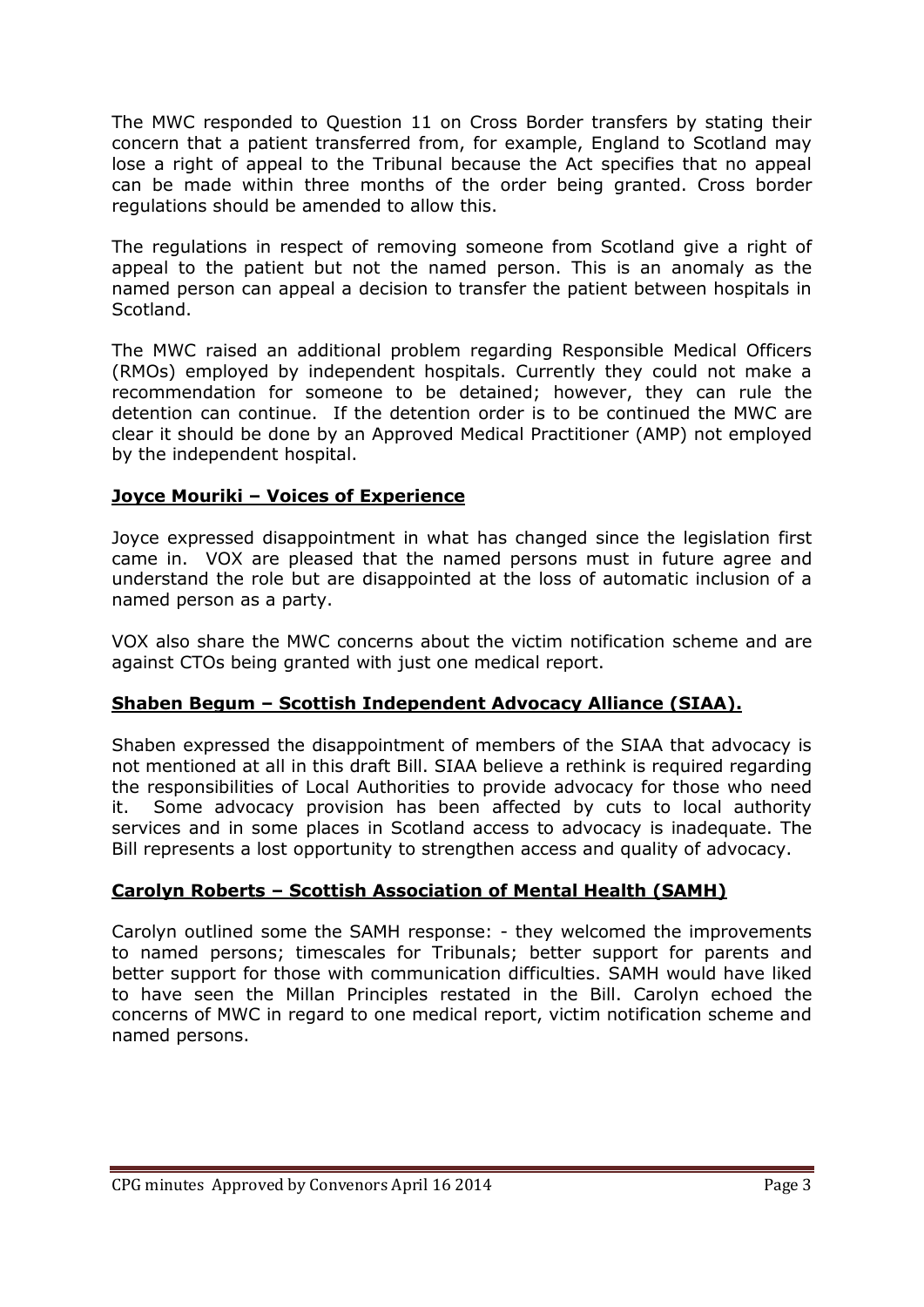In addition, they would have liked to see more detail on the proposal to extend nurses' power of detention to 3 hours and did not agree this was necessary.

#### **Callum Chomczuk – British Psychological Society**

Callum highlighted concerns of the Society that differ from what had already been covered by the other speakers.

They are concerned there is no mention of what happens when advance statements are out of date or are contradictory. The language around who will be able to access statements in the future is too vague. They would suggest that the list of who provides second medical reports be extended as it may be appropriate in some cases to use a clinical psychologist.

### **Chris O Sullivan – Mental Health Foundation**

MHF have focussed on inequalities in their response. Overall they found it difficult to pick through all the various documents associated with the consultation on the Bill and thought it would be better if something had been produced by the Government that made it easy to see at a glance what McManus recommendations were, which of these had been incorporated in the Bill and which had not.

Specific concerns not already raised were: -

Sections 25-31 about local authorities and the public duty on non-discrimination-MHF would like to see this looked at again in light of integration of health and social care.

They believe only the latest advance statements should be on the register and statements more generally need to be promoted better, particularly with older and younger people.

Named persons- the McManus recommendation was better. The Bill should also enable young people to appoint a named person and VOX had suggested a young person could have two named persons, one of which could be their parent.

## **Alastair Cook – Royal College of Psychiatrists in Scotland**

Most of the points raised by the College were also raised by the other organisations. There had not been a great deal of debate amongst College members about the Bill. Alastair acknowledged the concerns about the one medical report but added it is often difficult to get GPs fully engaged in this work. It would be an improvement if the Mental Health Tribunal could undertake to facilitate independent medical reports. Joyce Mouriki suggested the MHTS are not keen on this. The College supports others' concerns about the victim notification scheme and are pleased the MWC has discussed this with the Scottish Government.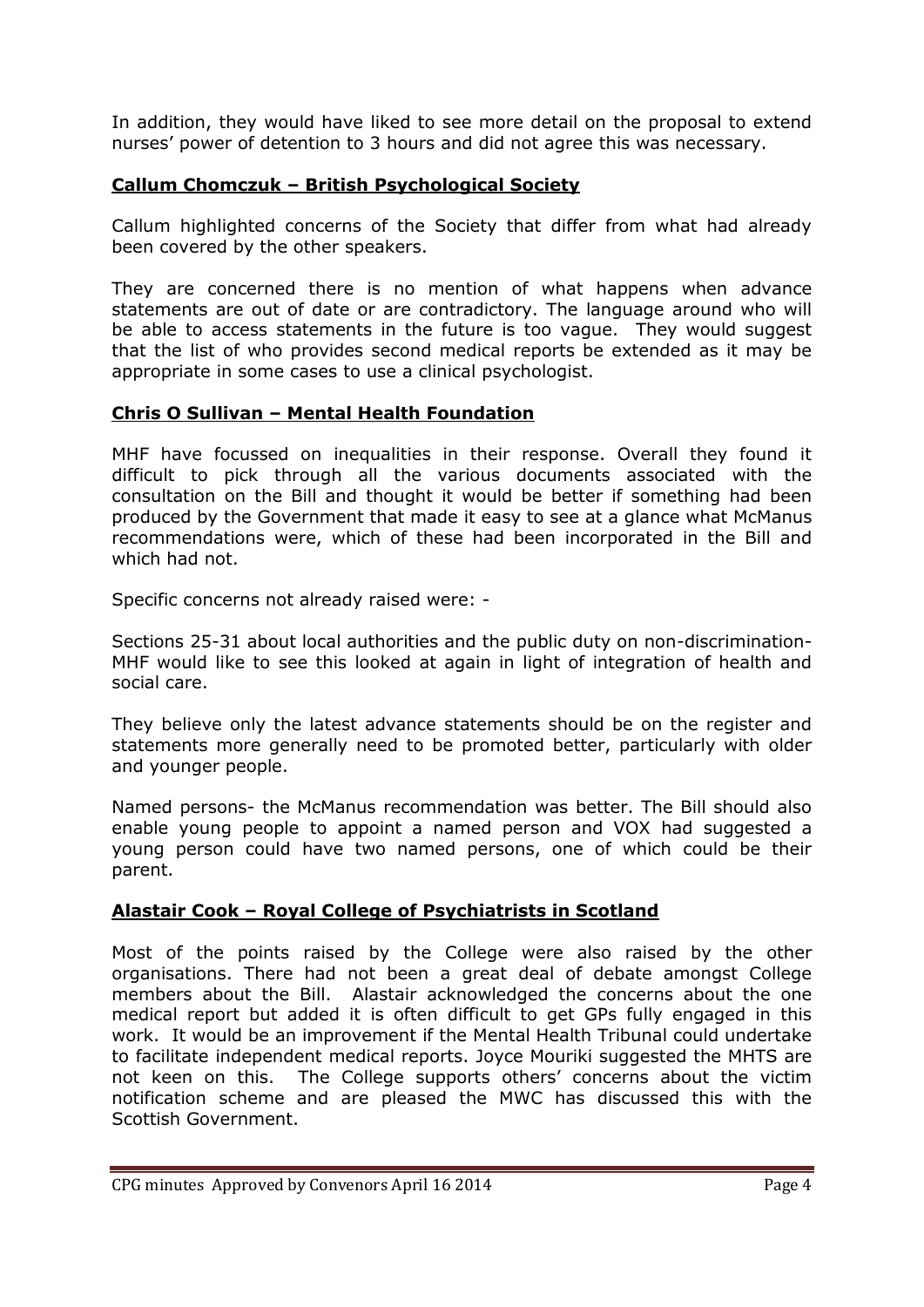Malcolm Chisholm took over the Chair of the meeting and opened up to the floor for questions.

Fiona Sinclair stated that people with autism cannot make an advanced statement and this has been glossed over.

Malcolm asked Kirsty McGrath if amendments not in the Bill can still be proposed at later stages of the progress of the Bill. Kirsty replied that this is an option for those who wish to make suggestions not covered in the Bill so far. Malcolm proposed to Andrew Muir and Fiona Sinclair that they propose amendments via the Health Committee and Richard Simpson MSP agreed they could contact him about this. Written evidence will be asked for by the Health Committee over the coming months and the Committee will also seek oral evidence from specific organisations or individuals.

Richard Simpson added his own thoughts on the Bill and said he thought it was strength of the Scottish Parliament that they look again at legislation already passed and refine it if it is necessary. He agreed with SAMH it would be good to see the Millan principles restated. On the topic of medical reports he acknowledged the difficulty of engaging GPs as some feel constrained by their relationship to the patient. Often GPs have little mental health training and medical reports may need to be confined to those specific networks or individual GPs with a special interest in this area.

Thomas Byrne commented that regarding Sections 25 and 26 of the Act as it stands now it would have been good to see something included with a focus on recovery.

Fiona Sinclair expressed her concern that the debate at the group was very limited and was not allowing alternative views on the legislation to be aired. Malcolm Chisholm responded by saying Fiona and others had been permitted to participate fully in the question and answer session and she had adequate time to air her views to the group. Malcolm went on to say if the people with alternative viewpoints wanted to raise their concerns they would have to convince MSPs to do so and several channels exist in the Parliament to enable people to put forward their issues.

Kirsty McGrath confirmed the timescales for the Bill: - the Health Committee will start considering the Bill before the summer recess of Parliament and it is hoped it will be passed after the referendum in the Autumn. There will be ample opportunity for amendments to be suggested in the coming months and any aspect of the Act can be looked at. Kirsty welcomed the suggestion from MHF and was positive they could use the Government response to the consultation to outline what has happened since McManus.

There was a short discussion on issues not included in the Bill that stakeholders were concerned about. Joyce Mouriki stated that there is a broader agenda to be considered and that is in reference to Adults with Incapacity. The Law Commission in Scotland is taking a view on the Supreme Court decision on deprivation of liberty but this has been delayed.